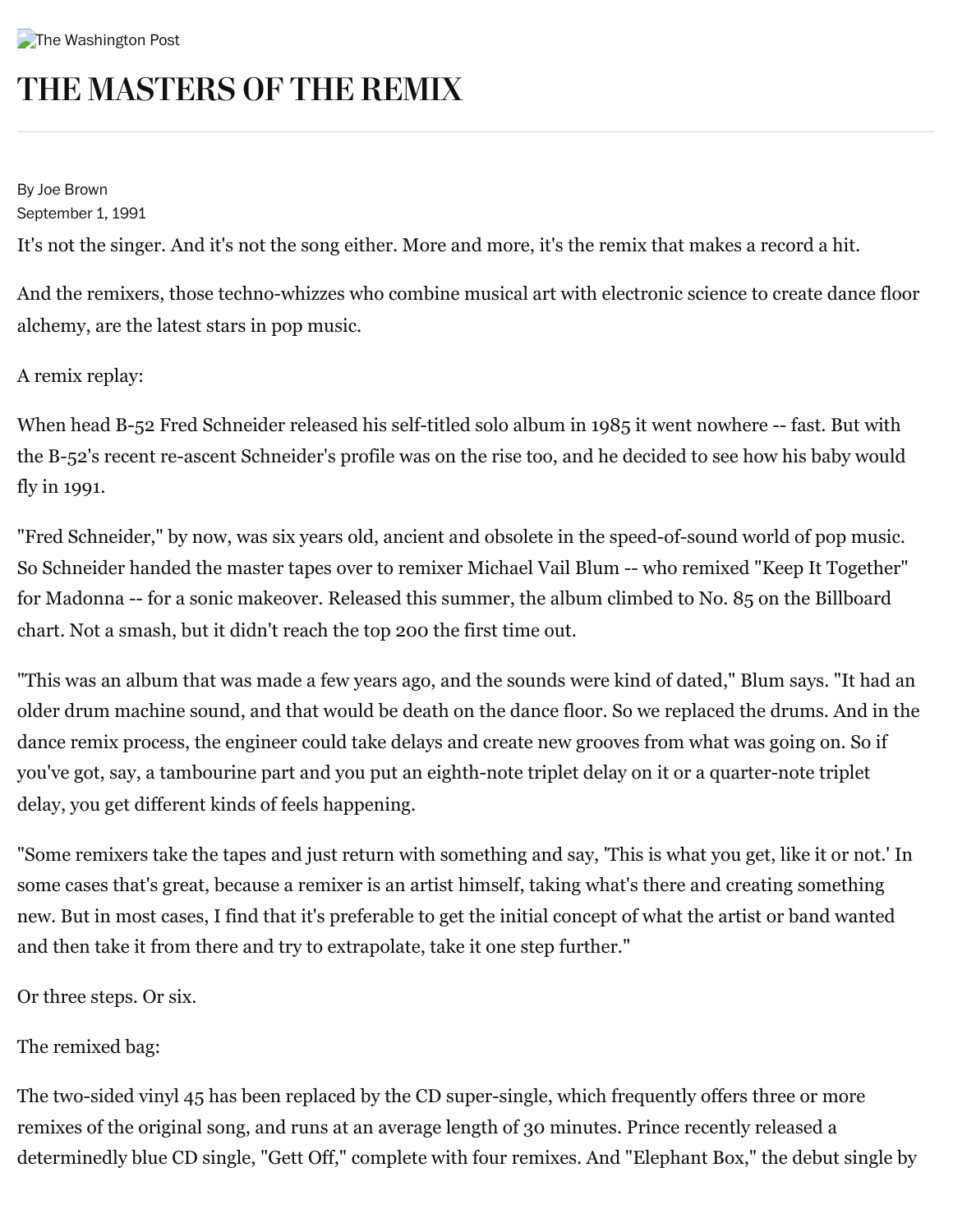Prince protege Ingrid Chavez, comes with a six-pack of mixes: the album version, "Elephant House Mix," "The Solo," "Bee Bop Mix," "Full Pass Mix" and "Dub Box."

Folk-pop singer Suzanne Vega introduced her 1987 album "Solitude Standing" with a wispy a cappella storysong called "Tom's Diner." Last year, the puckish British dance group DNA "sampled" Vega's entire threeminute song, grafting her catchy "dee dee dee dee ..." chorus onto an electronic groove, and had a surprise international dance hit. DNA's pirating caught Vega by surprise, but she later granted the group permission to market the remix commercially. "Tom's Album," which features a dozen versions of Vega's ditty, remixed by a variety of artists, will be released in late September on A&M, Vega's label.

The British rock bands Happy Mondays and Primal Scream handed over their shaggy, rambling rock tracks to ace British remixer Paul Oakenfold and got back streamlined synth-and-soul opuses that were related to the originals in title only. After the startling success of their remixes, both bands changed direction and began making dance music -- with guitars.

Remixes have also changed the course of radio programming. Washington's urban-contemporary WPGC (95.5 FM) began a nightly program called "Club 95" featuring club deejays mixing live on the air and found its ratings rocketing to No. 1.

The influential German synthesizer outfit Kraftwerk, whose chilly, spare electronic rhythms inspired a generation of hip-hop beatmakers, recently readdressed its body of work in an album called "The Mix," which consists entirely of radical reworkings of familiar Kraft-works, from "Autobahn" to "Music Non Stop."

Artists and marketers have found that remixing can put a new spin on a greatest-hits package, give the artist a breather and provide the label something for Christmas season sales. Since the Pet Shop Boys' success with their remix albums "Disco" and "Introspective," everyone from the Cure to Chaka Khan to New Kids on the Block has released a remix album.

To a remixer, everything old is new again. And everything new is new again too. Often before a record is even released, remixers revamp and return it in such an altered state that the artist might not recognize it.

"I'm always fascinated by someone else's perception or interpretation of what a song should be like," says Frankie Knuckles, disc jockey, record producer and one of the industry's undisputed remix-masters. "No two people will take a song in the same direction. That's what creativity is all about."

A "mix," in the vernacular, is the final recorded product after all the separate instrumental and vocal tracks - from eight to 48, to more than 100 in the hands of Trevor Horn, producer of Seal and others -- are combined with instrumental balances and dynamics and special effects.

When the original mix is finished, an artist or producer often approaches a remixer and says, "Give us a remix that's 'house.' " Or "an extended R&B mix." Or "a new jack mix," or "a hip-hop Miami style mix." Depending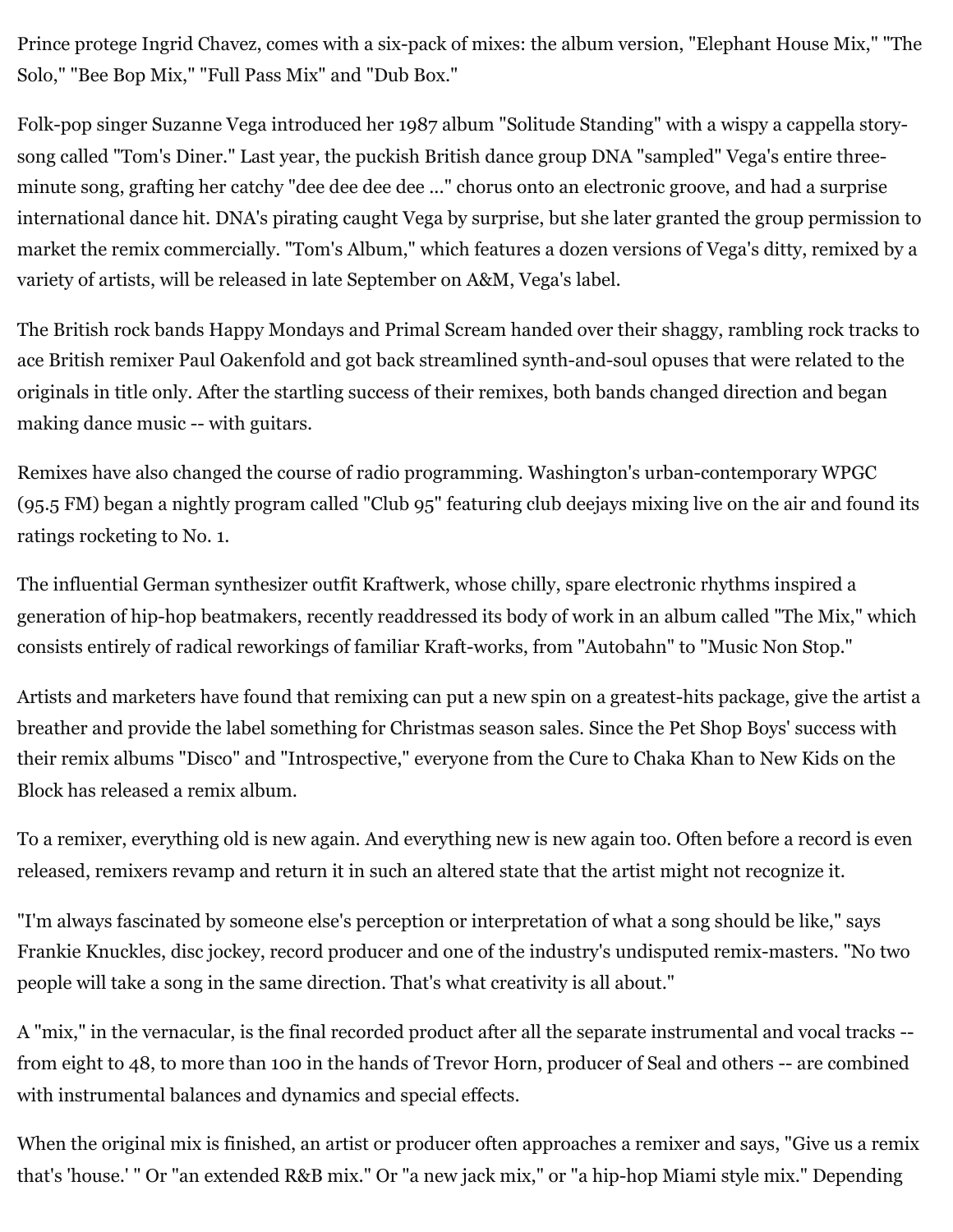on the remixer, it can be an entirely new production, with new instrumentation and new vocal arrangements, through sampling (electronic "borrowing" of a recorded sound) or calling the artist back in.

"Sometimes there are four or five different mixes of the same record all on one 12-inch record or CD-single," says Wresch Dawidjan, whose Dupont Circle store, 12" Dance Records, specializes in dance music remixes. "One mix might make one crowd happy, another mix might make another crowd happy. That way, if they get enough mixes on there, they figure they'll cover all the bases."

When a song becomes relatively popular, Dawidjan says, the professional remix services -- there are more than 15 of them across the country, including D.C. deejay Regee Wilson's Discotech -- will make their own versions of it.

Take Crystal Waters's maddeningly catchy "Gypsy Woman (She's Homeless)." Please.

"Almost all the services remixed that one, so there were at least six or eight different mixes available. Some people were buying all six!" says Dawidjan. "But it gets a little confusing sometimes, because someone will come in and say, 'I want the remix of Crystal Waters,' and you have to say, 'Oh? Which one?' "

Today music collectors will often buy a record not because of the artist but because so-and-so mixed it, he says.

"Dave Morales is very popular right now, and Shep Pettibone still seems to be popular. And of course C&C are very, very popular -- they really put their stamp on Lisa Lisa with 'Let the Rhythm Hit 'Em.' These remixers have little cycles of when they're really hitting. They capture the sound of what people want at the moment."

In the past decade, as dance music has evolved from alternative phenom to major-label success, formerly behind-the-scenes figures such as deejays, producers and remixers have become audio auteurs. Remixers Frankie Knuckles, Arthur Baker, Jellybean Benitez, Larry Levan, Steve "Silk" Hurley and Shep Pettibone are becoming the Spielbergs and Lucases of dance music.

Robert Clivilles and David Cole -- the C&C behind the New York neodisco group C&C Music Factory -- have concocted a string of Top 10 crossover hits, stamping their trademark stripped-down, sample-heavy sound on Natalie Cole ("Pink Cadillac") and, more recently, Lisa Lisa. And the Basement Boys, a trio of Baltimore deejay-producer-remixers, have had a series of hits with their local discoveries, from Ultra Nate's slow, sultry "It's Over" to Crystal Waters's sleeper smash.

"Most of these guys are deejays -- it's almost a prerequisite," says Arthur Baker, the man mainstream rock stars such as the Rolling Stones and Bruce Springsteen turn to when they want a song remixed for a crossover dance hit. These guys have huge record collections and a deep and wide musical knowledge. But most important, they're in the clubs, and they know what it takes to make the people scream."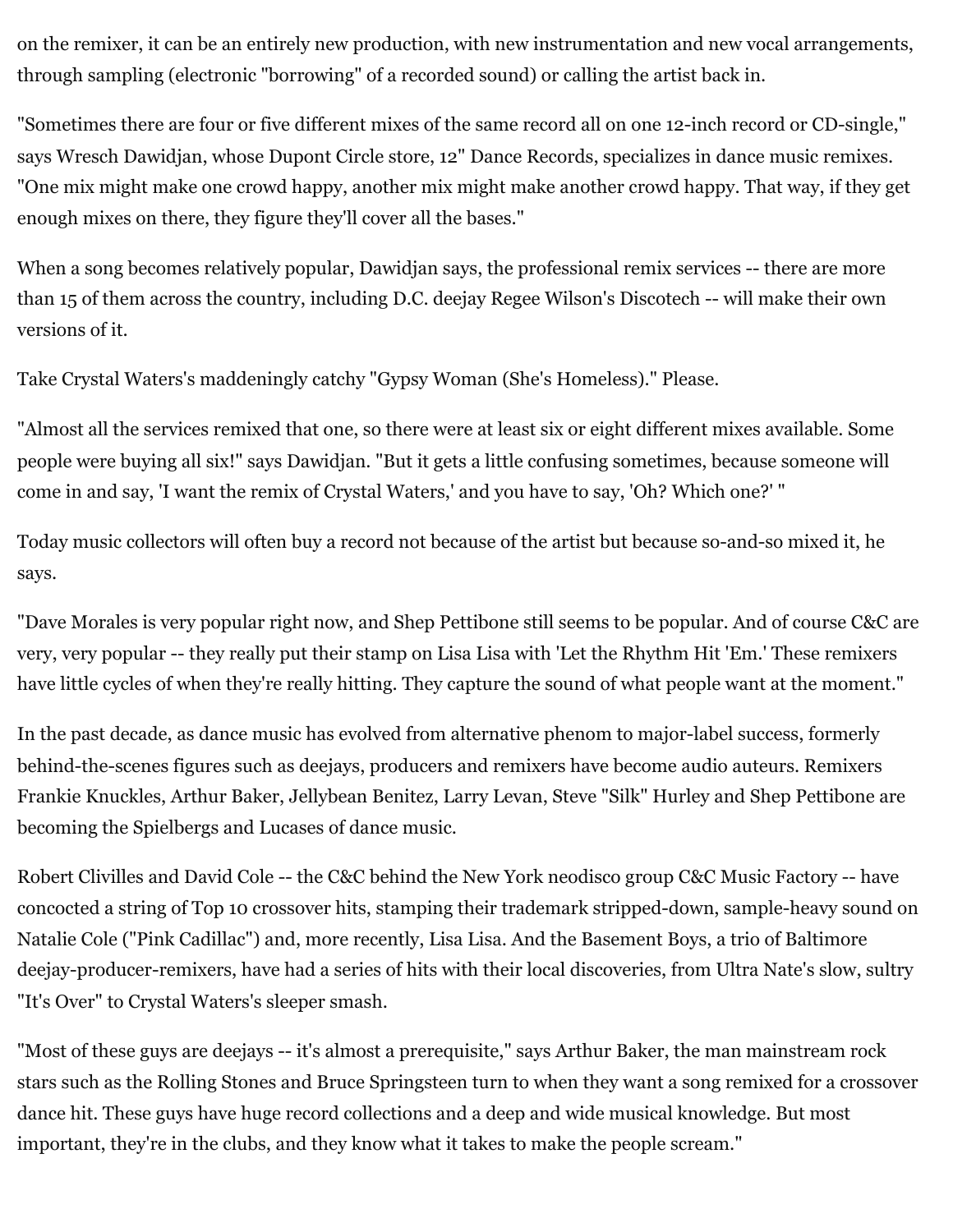New York-based Baker, whose first job was as a record clerk, replays remixing's beginnings in a call from London, where he's working on Al Green's next album. "It started back in 1978 with guys like John Luongo, who started with two copies of a 45, using editing to combine the vocal and instrumental and basically rework the record to extend it. Luongo began adding extra percussion. But basically, in the beginning, whatever was on the original record was all you had to work with."

Baker takes credit for being one of the first remixers to actually alter the integrity of a record. "When I heard Springsteen's 'Dancing in the Dark,' I conceived of it as sort of a reggae kind of record. I was working with a live version, and the drumming was a bit off, so I brought in a studio bass player and substituted it for the original bass track. Bruce was great -- he was behind it all the way, and it was the remix version that they wound up using in the hit video."

After that, he says, every sound on a record was fair game for remixers.

"I also did the Rolling Stones' 'Too MuchBlood,' " Baker says. "Mick Jagger gave me the tapes and left for Peru, so I went to work on it. When he came back, I said, 'Do you want to hear it?' and he says, 'Okay, but I just hope you didn't put horns and girl singers on it and all that.' And, of course, that was exactly what I had done. His objection was that the Stones had used horns and black girl singers a decade before. But on their next album {'Steel Wheels'} you noticed it was full of my ideas."

Like many remixers, Baker has progressed to making the music himself, and is readying an album called "Give In to the Rhythm." "The idea is to make it like a night at a club where they play all sorts of dance music," he says. "This is an overview of dance music in 1991."

Frankie Knuckles, known as "The Godfather of House," just stepped out with his own solo album too. Knuckles is a maestro, a Quincy Jones of the production board, and his first single under his own name, the instrumental "The Whistle Song," is currently an international dance club hit.

Knuckles left his native New York for Chicago in 1977 and began working as a deejay in that city's Warehouse disco -- thus the term "house music" -- combining instrumental breaks from different songs, then adding synthesizers and sometimes new vocal tracks over an exhilarating, nonstop, bass-heavy rhythmic pattern. Now he's back in Manhattan, working Saturday nights at the Sound Factory nightclub and maintaining a full schedule of remixes and production jobs.

His first remix was "Let No Man Put Asunder" by First Choice. "Most of the tunes I loved were coming out of New York, but they wouldn't always work on my dance floor, so I would have to restructure and rework them to make them work for me," he says. "Soon other clubs and parties were promoting themselves, saying they had 'House music.' "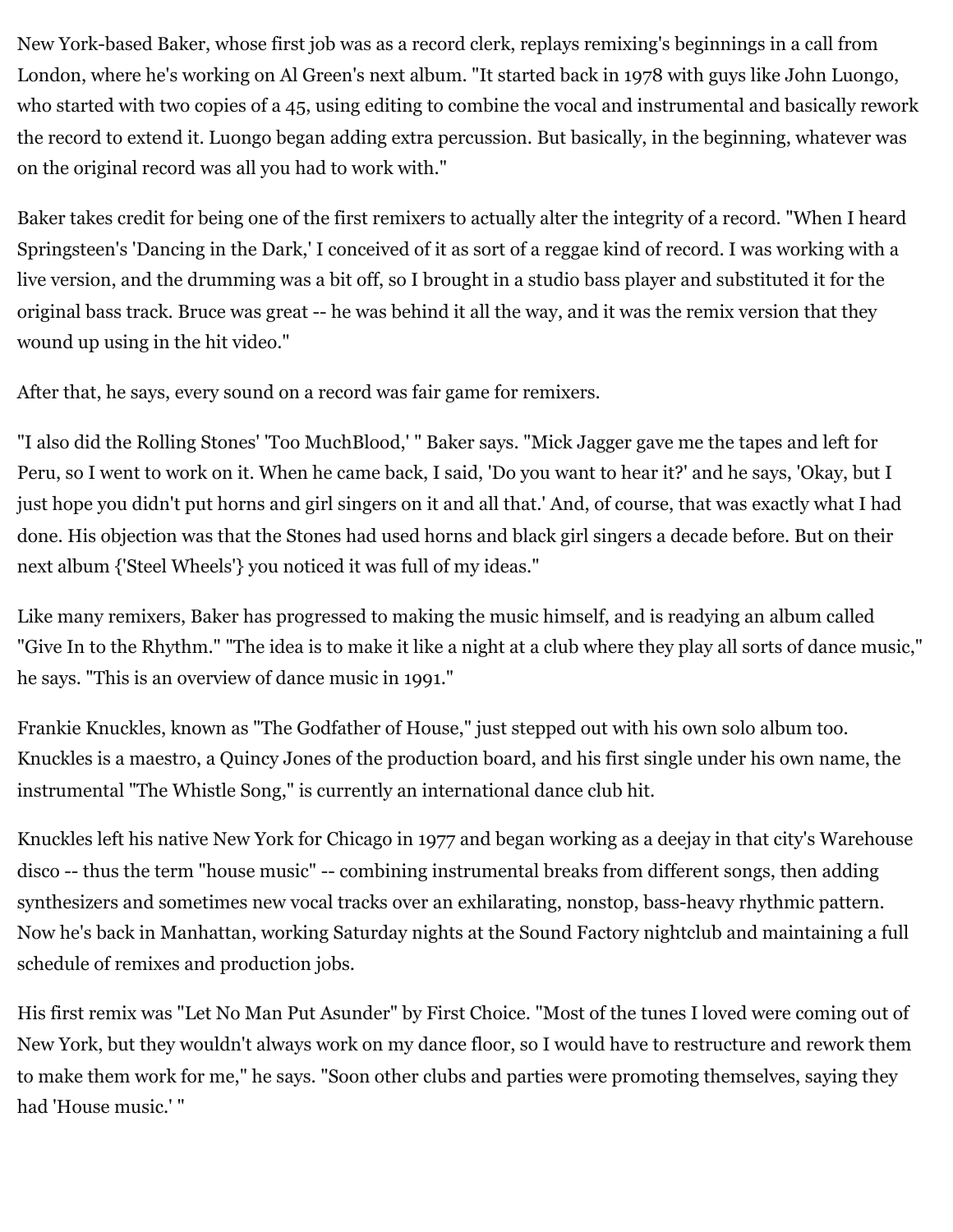When Knuckles moved back to New York in 1988, he began getting assignments to remix tracks by the Pet Shop Boys ("Left to My Own Devices" and "I Want a Dog"), Chaka Khan and ABC. His latest remix projects include songs by R&B-dance divas Vesta Williams and Adeva and the single "The Pressure" by Minneapolis gospel choir Sounds of Blackness, originally produced by the infallible Jimmy Jam and Terry Lewis, producers of Janet Jackson, Alexander O'Neal and others.

"I turned that track completely around," Knuckles says from New York's Quad Studio, where he does most of his remixes. "I got rid of everything they had and started over again. Which is really kind of scary, when you consider whose material you're working on. But they wanted me to give it a completely fresh idea. Now it's a big dance thing. And they're really happy with it.

"And I'm doing Lisa Stansfield tomorrow," he says. "I'm remixing the first single off her new album, called 'Change.' What I got was a demo on a cassette. ... It was all stock keyboard sounds. But the spirit and essence of the song was there, so what I'm going to do is bring all that out of it, make the most of it. I want to make it work for the dance floor as well as for the radio and the adult contemporary set."

Knuckles says he gets called in when an artist wants "a much more lush, sophisticated feel" on a record. "Now, if a rap artist like De La Soul is looking to capture a certain younger market, make it more dance-floor friendly," he says, "they'll call up someone like my partner, Dave Morales, to mix it. Dave has a history with hip-house tracks -- he's worked with Technotronic and Stevie V. Plus the crowd that he has to play for at Red Zone is generally into a lot of stuff like that, so he can capture just what those guys would be looking at for the dance floor."

Though remixers can help a track sizzle on the floor or burn up the charts, they rarely share in the resulting rewards.

"I think remixers now are analogous to what songwriters were in the '50s," says Richard Wolf, half of Wolf & Epic, the hot new kids on the remixing block. "A remixer can go in and do a remix of a record, {but} they get paid very little money, virtually nothing. The remix then goes on to become the video and the hit, to go on and sell millions of albums for the artist. ... It's like the old days when somebody in the Brill Building, in Tin Pan Alley, paid you a thousand dollars for your song and they took all your rights. That's illegal now, they can't do that now. Remixers don't get Grammy Awards -- they don't even get their names in the dance charts in Billboard."

Wolf & Epic of Los Angeles, who had a No. 1 hit with their remixed version of Bell Biv Devoe's "Do Me," are finishing an album of BBD remixes, including "Word to the Mutha," a track that qualifies as a full-fledged New Edition reunion.

"We use the finished record as raw material," says Wolf. "We get the original tapes, and we just completely reproduce it. In the case of Bell Biv Devoe, we got them in here to do new vocal tracks, and brought in {former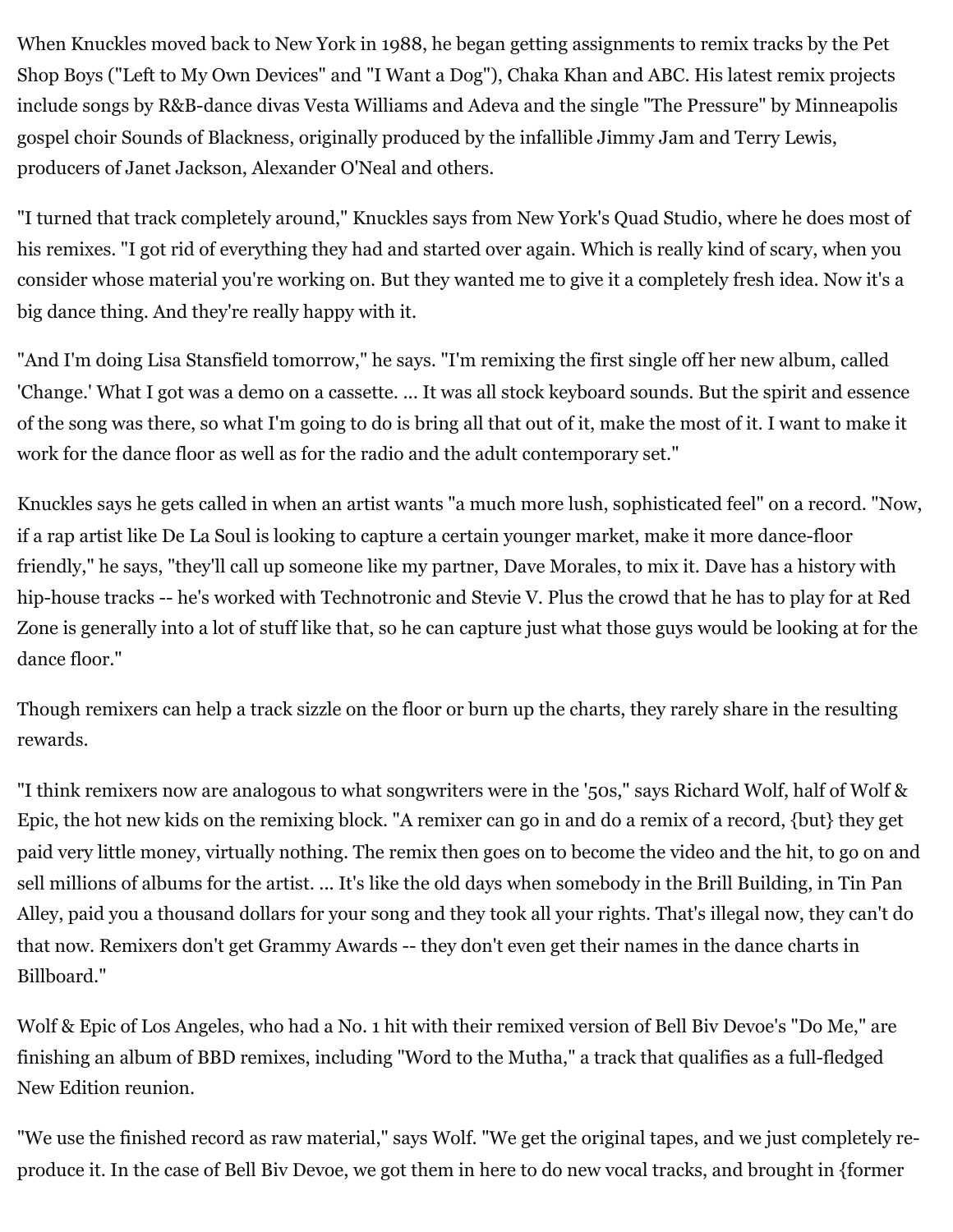New Edition members} Bobby Brown, Ralph Tresvant and Johnny Gill to sing on the new section. Then we have players come in and overdub. So the relationship of the record to the remix is like a song demo to a record."

Wolf, a Juilliard-trained songwriter and producer, and his partner, Bret "Epic" Mazur, originally a club deejay and drummer, didn't even use the original master tapes when they remixed a Prince track called "Horny Pony."

"We just sampled what we needed from his vocal," Wolf says, "and created a whole new instrumental track to back it. Prince didn't participate in his remix, but he said he's very happy with it. And our team just did an urban remix on Seal's 'Crazy.' {Seal's label} came to us because they wanted airplay on urban contemporary radio. I don't know what Seal thinks of it. I could totally understand if he didn't like it."

Wolf says he'd love to get his hands on tracks by L.L. Cool J or Sonic Youth. "And I'd love to do Bob Dylan. He's a classic -- Dylan can do anything. We could get Bob Dylan a dance hit."

Wolf himself has been through the remixer. "I wrote a song five years ago called 'Throw You Down,' which was produced by Richard Perry for Thelma Houston. Nothing happened with it. Then these remixers, Musto and Bones, did a brilliant remix on it, and it became a No. 5 dance record. Now, I was a songwriter and I had nothing to do with the production, but I was happy, very grateful for this remix."

No one, so far, has attempted a remix on Knuckles' hit single "The Whistle Song." And he's proud of that.

"Well for one thing, it's an instrumental, and it's very hard to remix an instrumental," Knuckles says. "And I think everyone was a little scared to try and touch it anyway. Which is good. When you can come out with a song and it's so perfect that nobody wants to touch it, remixing it and changing it in any kind of way, I like that. I like that a lot."

New Mix on an Old Song

A sampling of some familiar (and not-so-familiar) tracks in remixed form:

"Ain't Nobody" by Chaka Khan, remixed by Frankie Knuckles. (To hear a Sound Bite from this album, call 202-334-9000 and press 8166.)

"Private Idaho" by the B-52's, remixed by Daniel Coulombe, Steven Stanley and Paul Wexler.

"Monster" by Fred Schneider, remixed by Michael Vail Blum. (To hear a Sound Bite from this album, call 202- 334-9000 and press 8167.)

"Domino Dancing" by Pet Shop Boys, remixed by Lewis A. Martinee, Rick Alonso and Mike Couzzi.